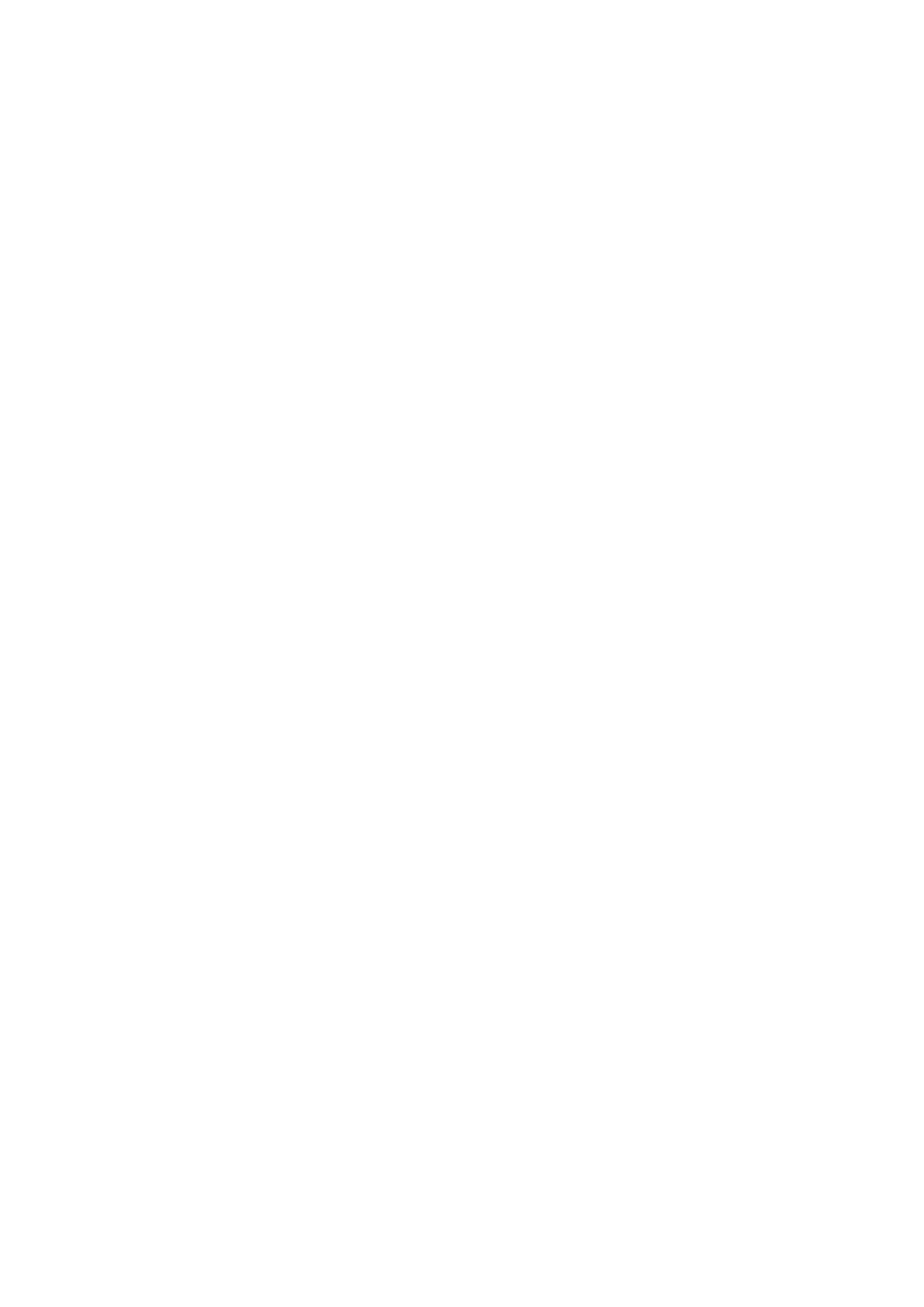(1) a question by Councillor Burns to the Leader of the Council in the following terms:

"Recent media speculation suggests that many Irvine residents are still not fully aware of the proposed developments in the harbour area as a result of the Ayrshire Growth Deal. Can the Leader summarise the plan for this area, highlighting the key changes and improvements that will be visible to the local community when the project is completed?"

# **Response**

"The Ayrshire Growth Deal proposals for the Great Harbour comprise a programme of investment to create three major hubs of activity at the Irvine Harbourside. The Outline Business Case for £14m of funding from the Ayrshire Growth Deal was approved by Scottish Government in March 2021. The concept proposals focus on three activity or event hubs:

- 1. A Maritime Heritage Hub, which will promote an extension of the National Maritime Museum through additional exhibition and event space.
- 2. A Marine, Food and Events Hub, which will include the improvement of marine facilities supporting water sports and areas for outdoor events. The initial investment will be to the Harbourmasters Office. This will allow the building and adjacent land to be promoted to develop a food and drink cluster to enhance the existing local offer.
- 3. A Coastal Hub this will include the development of a range of play park facilities. In the longer-term, it is envisaged that there will be opportunities for further restaurant provision and residential development.

Alongside these hubs, smaller scale placemaking improvements will be implemented. Following the recent appointment of a design team, the concept proposals will be developed to a more detailed stage. The design team will consider how the proposals can be most effectively developed and consider key issues such as the provision of parking. The concept proposals were the subject of a report to the Council's Cabinet in May, and more recently an update was provided to the Irvine Locality Planning Partnership. An appropriate programme of public engagement will be vitally important to shape the investment proposals and understand the priorities of the local communities who will be involved at every stage with initial public consultation anticipated to take place in early 2022. Regular updates will be provided to the Locality Planning Partnership and a stakeholder reference group will be formed to ensure ongoing community representation."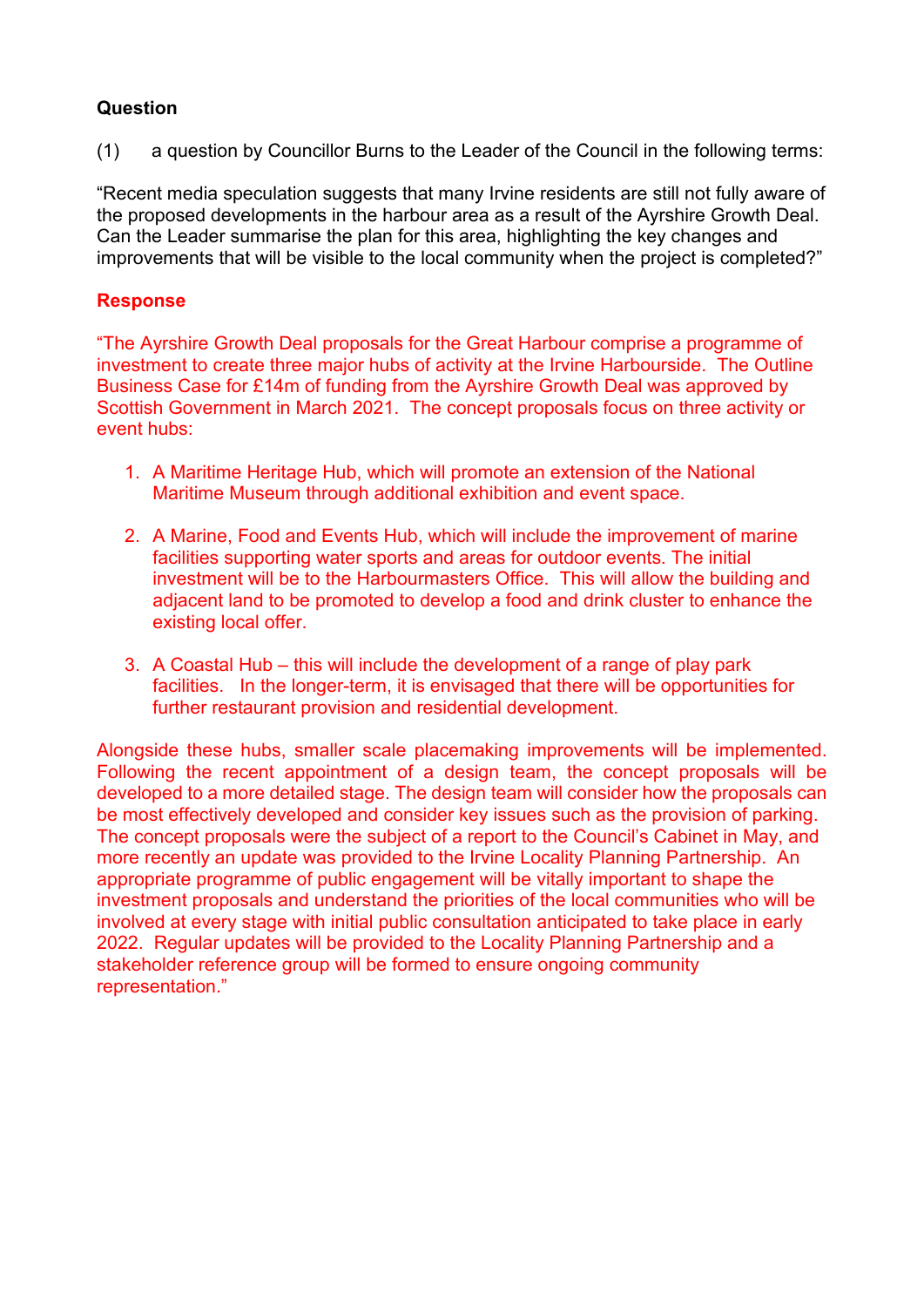(2) a question by Councillor Donald L. Reid to the Cabinet Member for Green New Deal and Sustainability in the following terms:

"Our older people in Sheltered Housing complexes in North Ayrshire are living in virtual isolation, unable to access communal areas where they previously enjoyed meeting for coffee mornings or simply to chat on a daily basis. North Ayrshire Council continually say they are taking a slow and measured approach to opening communal areas because of the fear of spreading covid, but perhaps don't fully appreciate the mental anguish caused by this restriction on normal life over the past 19 months.

Our older folk have been double jabbed to reduce the likelihood of catching covid. In Kilbirnie and Beith they tell me they want the communal areas opened up as soon as practicable.

Can the Cabinet Member for Green New Deal and Sustainability advise when North Ayrshire Council will permit these areas to be opened up to residents; and what steps are being taken to keep residents advised of potential time-scales."

# **Response**

"The safety of our residents is paramount. In March 2020 at the start of the pandemic a decision was taken to close all communal lounges within sheltered housing units to keep our residents safe and in recognition that all non-essential contact with other households should be avoided. Officers have been considering how to safely re- open the communal lounges for some time and have been keeping a close eye on the instances of COVID-19 and the impact it is having both locally and nationally. The ongoing successful roll out of the vaccination programme is also positive.

It is recognised that residents enjoy each other's company and that many will look forward to the opportunity to meet together again in larger groups. Plans were in place to reopen the lounges by mid-October as most restrictions have eased and the instances of COVID-19 had reduced throughout the summer months. However the sharp increase in COVID-19 cases and hospital admissions across North Ayrshire during September meant that this had to be postponed.

Recent weeks have seen a sizeable reduction in the instances of COVID-19 and together with the continued successful roll out of the vaccination programme, we are now able to consider reopening the lounges. In North Ayrshire, the number of positive COVID-19 cases per 100,000 of the population had risen to 812 at 3rd September 2021. This number has fallen steadily since then and at 16 October 2021 had reduced to 360 cases.

Contd/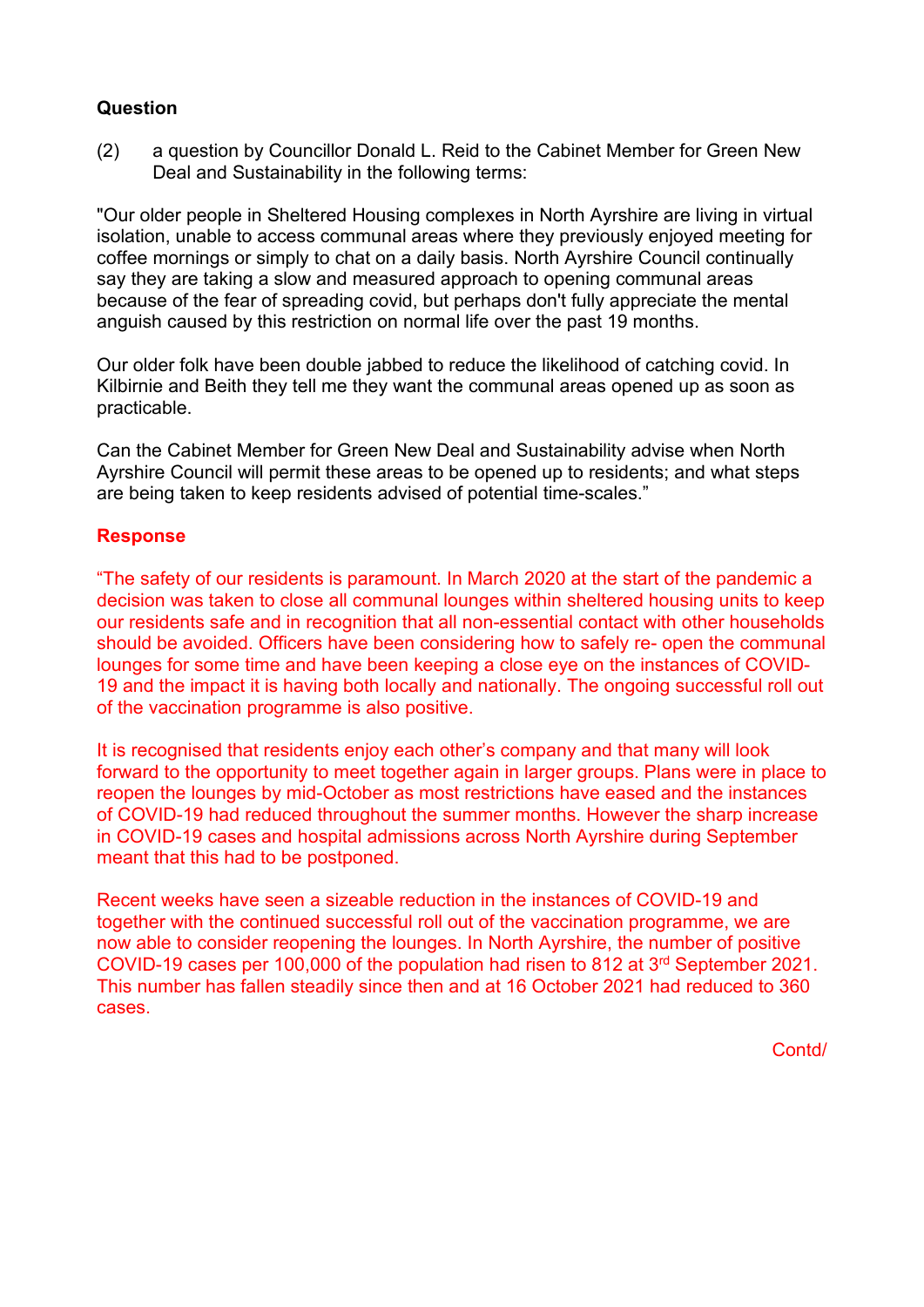Whilst these trends are encouraging, Officers are continuing to closely monitor the impact of COVID-19 and if the data available continues to indicate an improved position we will progress with plans to safely reopen the lounges week beginning Monday 1 November. Support in Sheltered Housing accommodation has been recognised in the recently published Scottish Government Adult Social Care Winter Preparedness Plan alongside a range of supports which help people to remain more independent with improved mental and physical wellbeing, therefore is it timely for North Ayrshire Council to put in place plans to re-open these areas.

A risk assessment has been completed which outlines a number of steps and precautions which will be taken in preparation for reopening. We will write to all sheltered housing tenants to give them notice of the lounges reopening and advice on how to use the lounges safely. This will be followed up with a welfare telephone call to answer any questions or concerns that tenants may have. All of the lounges will be thoroughly cleaned prior to reopening and then daily thereafter. Cleaning staff will pay particular attention to surfaces and touch points such as door and window handles. The layout of furniture within each lounge will be considered to ensure social distancing can be maintained. Hand sanitiser and cleaning materials will also be available within each lounge."

## **Question**

(3) a question by Councillor Gallacher to the Cabinet Member for Green New Deal and Sustainability in the following terms:

"Will the Council as a matter of urgency and public safety, look into the amount of road signs and street lights that are hidden or partially hidden behind overgrown bushes or trees, and have the required remedial work done order to make them totally visible again?"

#### **Response**

"The Council's Road's Service undertakes regular safety inspections on our road network in accordance with our Roads Asset Safety Inspection Policy.

Our Roads Inspectors will continue to be vigilant in the identification of any obstruction to road signage and lighting units during their inspection rounds. Where any overgrowth is identified the landowner will be contacted to request that the offending vegetation is removed. Where any obstruction is the Council's responsibility, this will be attended to by our Streetscene Service.

In addition, if any specific locations of concern can be provided to officers by the member, these will also be addressed accordingly."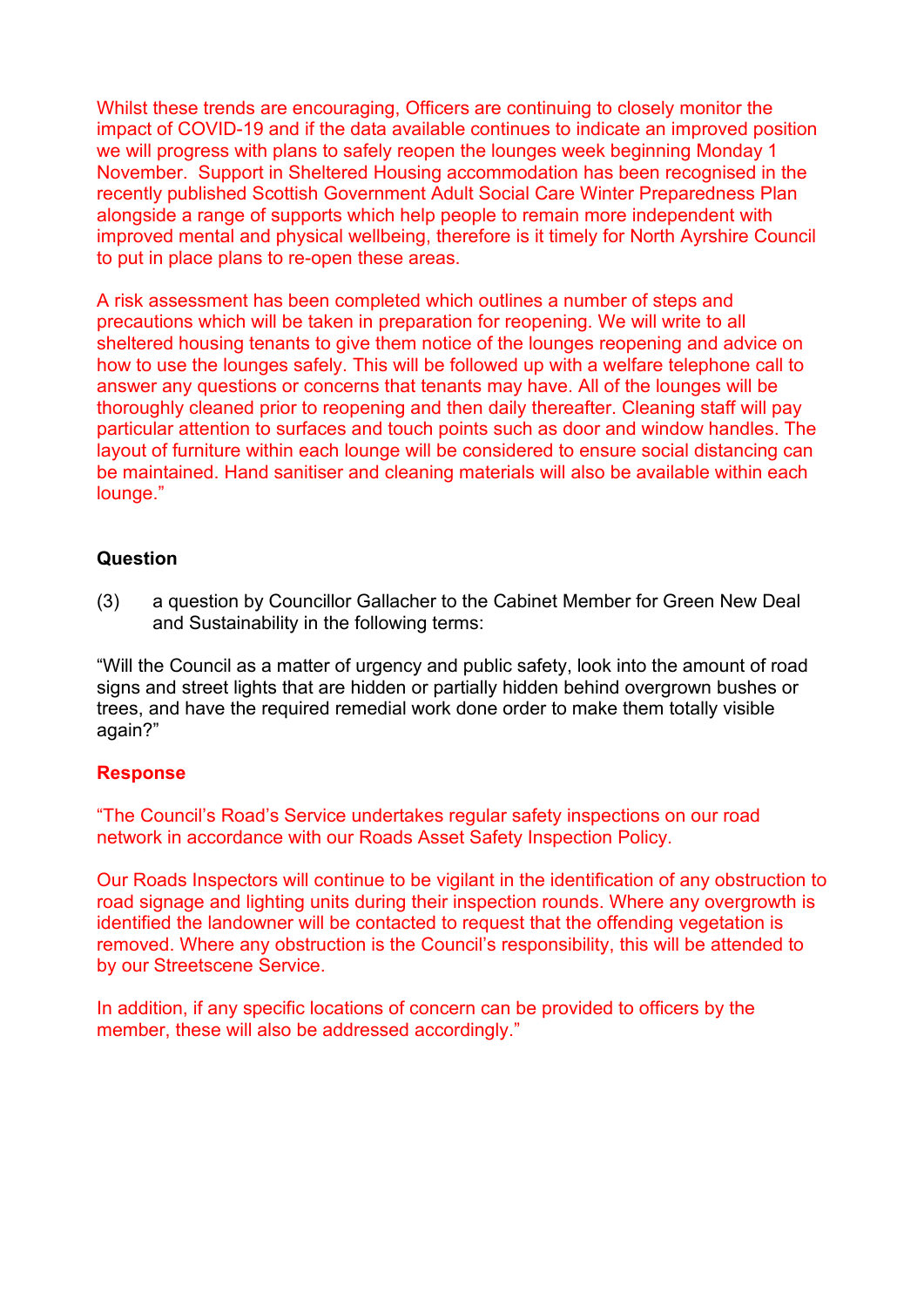(4) a question by Councillor Gallacher to the Cabinet Member for Green New Deal and Sustainability in the following terms:

"Before the start of the next fishing season in March 2022, will the Council construct an anti-poaching fence at the weir on the River Irvine, similar to successful such fences elsewhere?"

## **Response**

"Officers met with Cllr Gallacher on-site earlier this year to discuss the proposal for an anti-poaching fence. The area in question is on Common Good land. The Council therefore has no allocated budget for this. Funding for supply and installation of the fence would require to be identified, before any installation could take place. Officers would be happy to meet again with Cllr Gallacher to discuss potential external sources of grant funding to assist the Club in their desire to install the fence."

## **Question**

(5) a question by Councillor Donald L. Reid to the Cabinet Member for Green New Deal and Sustainability in the following terms:

"Concerns have once again been expressed by clergy and others in Kilbirnie about NAC plans for a future cemetery in Kilbirnie. Can the cabinet member for Place advise of the current available capacity in Kilbirnie Cemetery and advise on what plans are in place for a future cemetery in the town?"

#### **Response**

"I can confirm that there is in excess of three years further cemetery capacity available within Kilbirnie. This includes additional capacity previously created across both cemetery sites following demolition of a redundant storage shed and removal of vegetation to create new lairs. There is further provision that we can make available, when required, by undertaking some further tree and vegetation clearance works to create space for a number of additional lairs. Any trees removed would be replaced through compensatory planting elsewhere.

Officers previously met with local members to discuss the potential options within the existing cemeteries to increase capacity and would be happy to do so again.

Cabinet approval has previously been provided for a new cemetery in Kilbirnie and I can advise that officers are actively progressing work to identify a suitable site to then allow the necessary consents and construction to be progressed."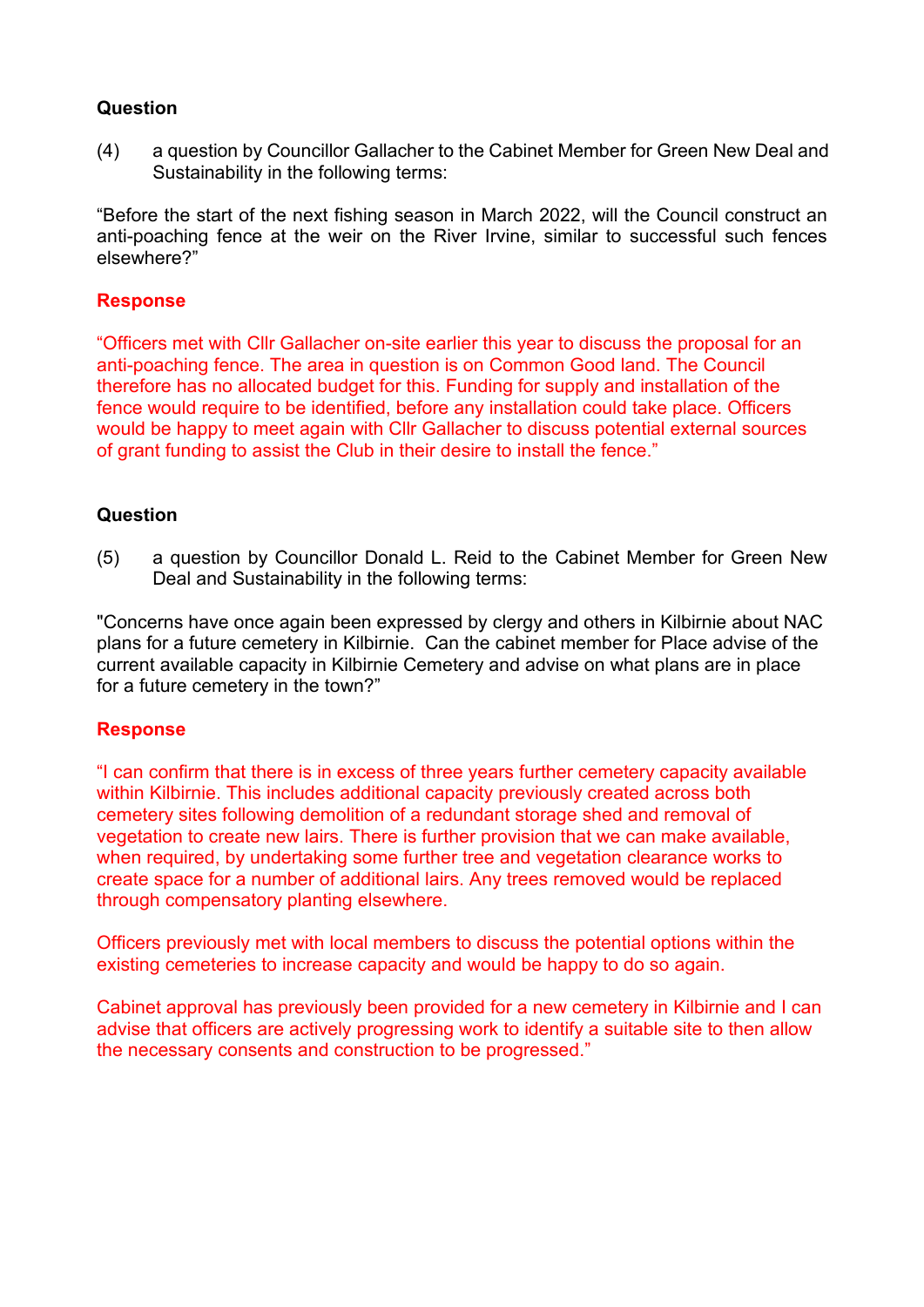(6) a question by Councillor Donald L. Reid to the Cabinet Member for Green New Deal and Sustainability in the following terms:

"Can the Cabinet Member for Green New Deal and Sustainability provide an update on current progress with the Garnock Valley Flood Plan?"

# **Response**

"Construction of the Upper Garnock Flood Protection Scheme has progressed exceptionally well, despite the challenges presented by the ongoing pandemic, and remains on schedule for completion in April 2022.

The flood protection work is being undertaken across four separate sites. The works at Paddockholm in Kilbirnie have been completed. The engineering work at the main storage area is well underway and the culvert structure is now complete. Work is ongoing on the construction of the dam. All the engineering works have been completed for the Dalry defences and work has now begun on the cosmetic finish on the Beith Road. The works at the Tofts Mill site should be completed there before Christmas.

Officers would be happy to arrange a site visit for any interested local member before construction work is completed."

## **Question**

(7) a question by Councillor Donald L. Reid to the Cabinet Member for Green New Deal and Sustainability in the following terms:

"Can the Cabinet Member for Green New Deal and Sustainability provide an update on NAC plans to resolve the recurring flooding issue on the B777 Longbar to Glengarnock Road specifically on the bend located between the Garnock Campus and the Glengarnock Railways Bridge which creates major problems for traffic and pedestrians in heavy rain?"

# **Response**

"Officers have been working to resolve this issue. A new outfall pipe is scheduled for installation to improve the drainage efficiency in this area. This work is being undertaken under a temporary road closure and is expected to be complete by the end of this week (i.e. by Friday 29 October)."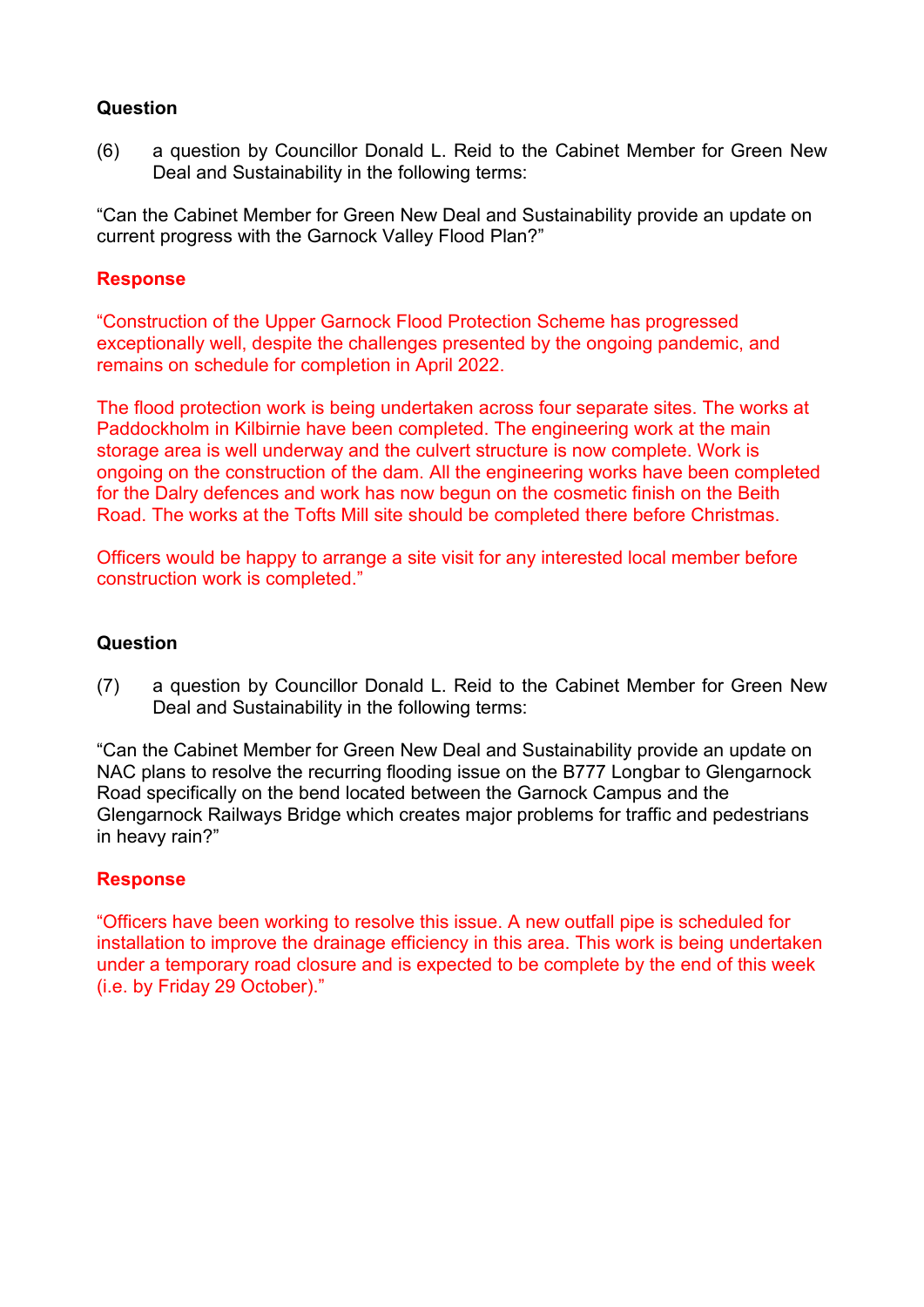(8) a question by Councillor Donald L. Reid to the Cabinet Member for Green New Deal and Sustainability in the following terms:

"Can the Cabinet Member for Green New Deal and Sustainability advise on the level and extent of domestic violence in North Ayrshire during the pandemic (March 2020 – August 2021 or figures as available) and express a view on what further steps might be taken to tackle domestic violence generally in North Ayrshire?"

# **Response**

|                                                                                                      | <b>April 19 -</b><br><b>Mar 2020</b> | April 20 -<br><b>Mar 2021</b> | <b>Variance</b>              |
|------------------------------------------------------------------------------------------------------|--------------------------------------|-------------------------------|------------------------------|
| <b>of</b><br><b>Police Scotland</b><br><b>Reports</b><br>$\blacksquare$<br><b>Domestic incidents</b> | 1627                                 | 1564                          | $-4%$                        |
| <b>Local Authority Homelessness as a</b><br>result of domestic violence                              | 137                                  | 153                           | $+12%$                       |
| Women's Aid<br>- Requests<br>for<br>Outreach support and advice                                      | 599                                  | 607                           | $+1%$                        |
| <b>Women's Aid - Requests for refuge</b><br>accommodation                                            | 105                                  | 187                           | $+78%$                       |
|                                                                                                      | Q1 April-<br>June<br>2019/20         | Q1 April-<br>June<br>2020/21  | Q1 April-<br>June<br>2021/22 |
| <b>Police Scotland - Reports of domestic</b><br><i>incidents</i>                                     | 544                                  | 561                           | 522                          |
| <b>Local Authority</b> - Homelessness as<br>a result of domestic violence                            | 33                                   | 29                            | 44                           |
| <b>Women's Aid - Requests</b><br>for<br><b>Outreach Support and Advice</b>                           | 207                                  | 176                           | 216                          |
| <b>Women's Aid - Requests for refuge</b><br>accommodation                                            | 26                                   | 65                            | 58                           |

"The table provided contains the available data.

Reports of domestic incidents to Police Scotland during 2020/21 reduced by 4% compared to the same period in the previous year and reduced by a further 7% in the first quarter of 2021/22, compared to the same timeframe in the previous year.

Homeless presentations from households experiencing domestic violence increased by 12% during 2020/21 and have increased by 44% during the first quarter of the year compared to the previous year.

North Ayrshire Women's Aid experienced a 78% increase in requests for refuge accommodation during 2020/21, compared to the same period in the previous year with levels more than doubling in the first quarter of 2020. Whilst requests for refuge accommodation dropped slightly in the first quarter of 2021, they are still 123% higher than the pre pandemic levels. Requests for the Women's Aid Outreach Support and Advice service has returned to the pre-pandemic levels, having dropped by 15% in the early satges of the pandemic.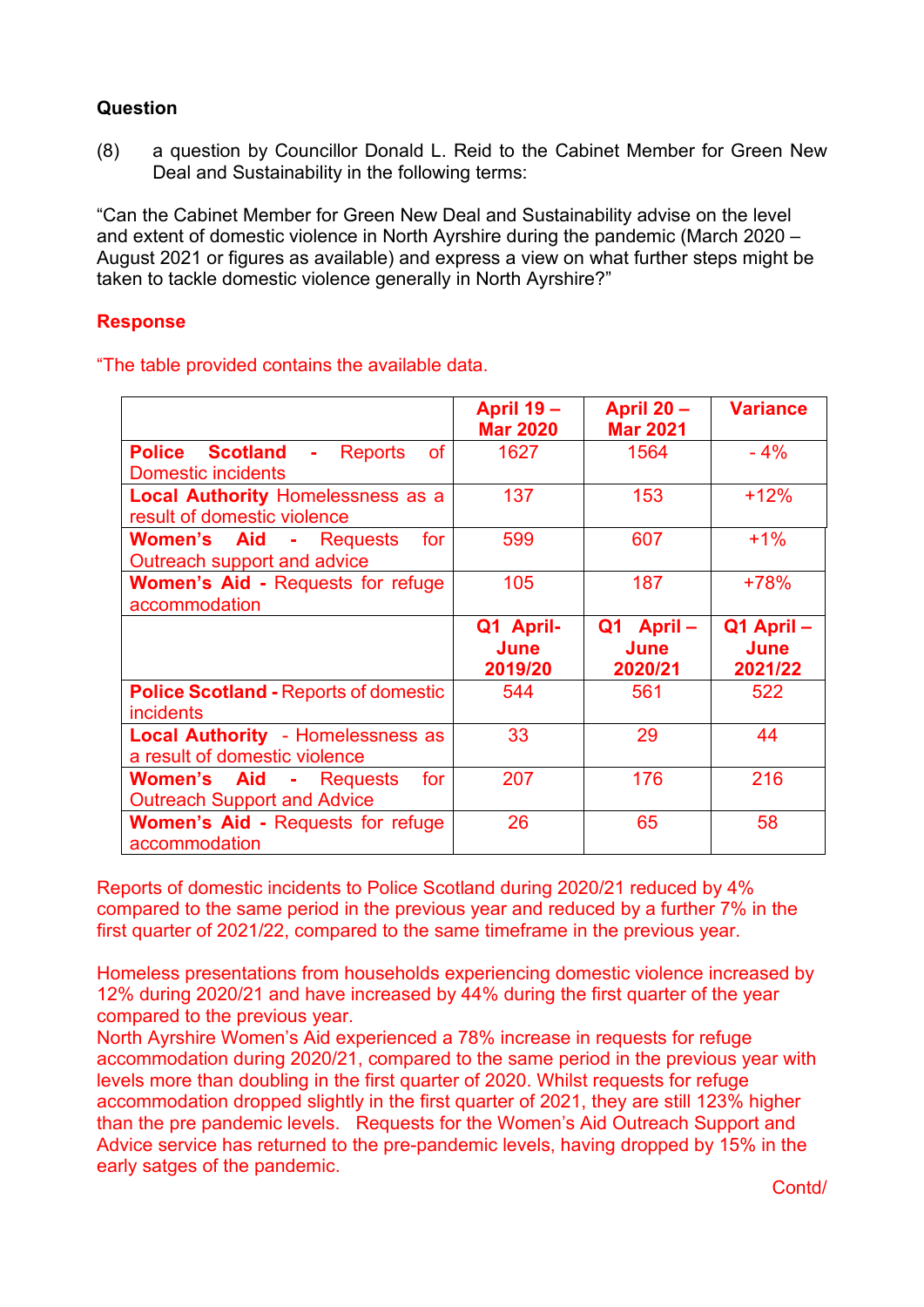During the pandemic, there were concerns that women and girls were unable to get away from their abuser and whilst any increase in domestic violence is unacceptable, it is encouraging that women and girls are able to access support and accommodation services.

The Violence Against Women (VAW) Partnership have continued to have an integrated focus on the increased risk of domestic violence throughout North Ayrshire, sharing the national concern in relation to the ongoing vulnerability of women and girls as lockdown restrictions begin to ease. Partner Agencies continue to support vulnerable Women and Girls who are now able to seek help due to the gradual easing of these restrictions.

Throughout the pandemic, a range of initiatives, policies and services have been developed to ensure that both the local authority and wider partners remain focussed on tackling violence against women and girls this includes:

- The approval for and development of a Pan-Ayrshire Multi Agency Domestic Abuse Conference Process (MARAC). MARAC is a local meeting where representatives from statutory and non-statutory agencies meet to discuss individuals at high risk of serious harm or murder as a result of domestic abuse.
- The development of a Tenant and Residents Domestic Abuse policy which is scheduled to be considered by Cabinet before the end of this year
- Significant partnership working and interagency promotion of services for women experiencing violence across a range of media
- In line with the national Equally Safe strategy, the North Ayrshire Violence Against Women Partnership has developed a robust programme to be delivered throughout the 16 Days of Activism which runs from 25 November until 10 December 2021. The North Ayrshire theme this year is 'young people and healthy relationships', targeting schools in particular.
- A safe space initiative has been developed to establish areas where women can reach out for help within their community. Training has been delivered to Specsavers staff, with dental practices also looking to launch within their surgeries as the initiative expands.

The above highlights a proportion of the activities being undertaken to tackle violence against women and girls. In addition there is a broad range of work being delivered aligned to the Safer North Ayrshire strategy as delivered across the Violence Against Women Partnership."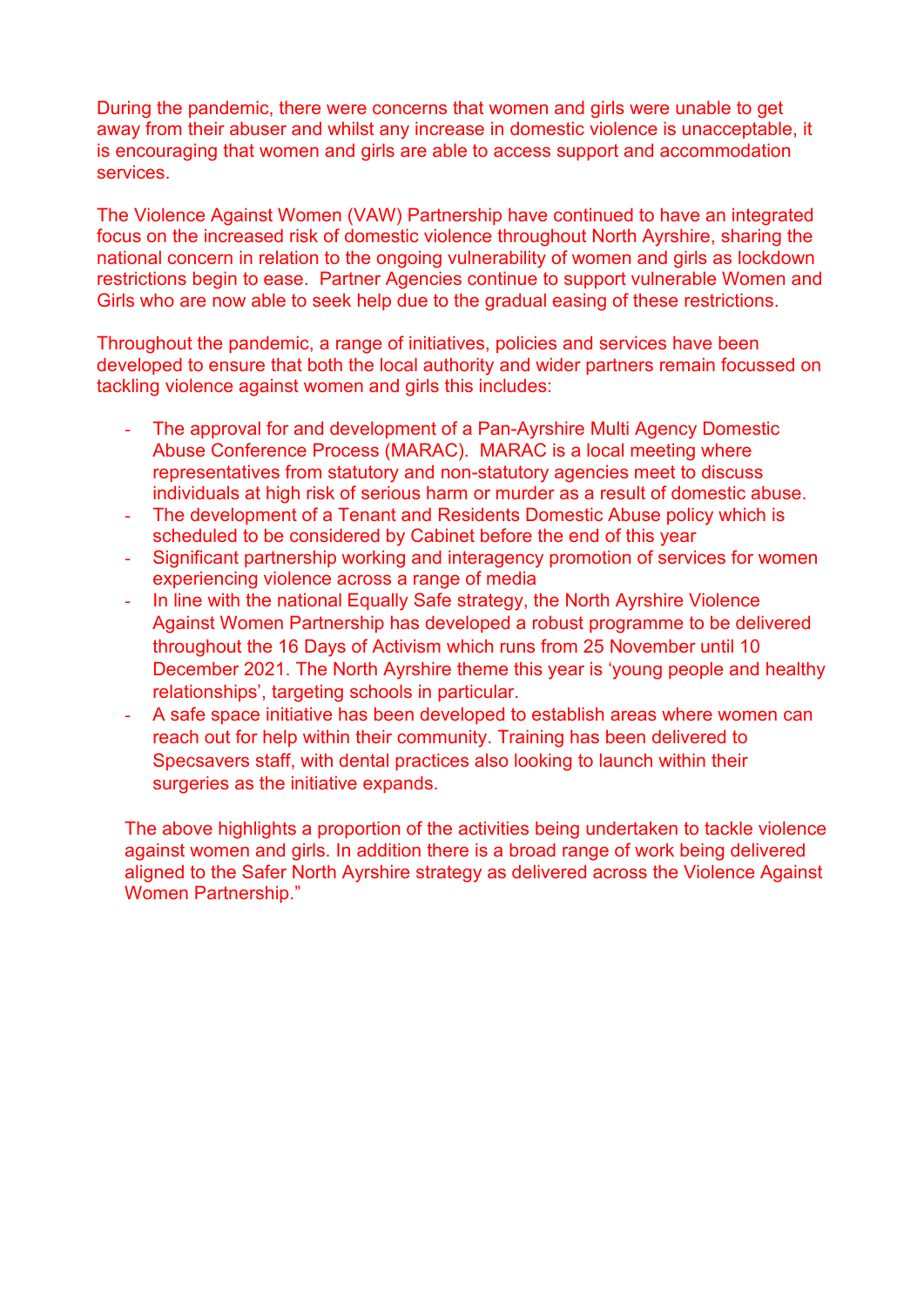(9) a question by Councillor McNicol to the Leader of the Council in the following terms:

"Will the Leader of the Council inform members why the people who responded to the Public Consultation on the Future of Early Years, Primary and Secondary Education in Ardrossan were not made aware of the highly toxic content of the land before they responded to the consultation?"

## **Response**

"A report ['Ardrossan North Shore: Proposed Education and Community Campus'](https://north-ayrshire.cmis.uk.com/north-ayrshire/Document.ashx?czJKcaeAi5tUFL1DTL2UE4zNRBcoShgo=OjNZbnN%2bjtpf0iu1XuH4i%2bOT5YdhCHuMKnZN9LIsyVVOmnu6cyAxaw%3d%3d&rUzwRPf%2bZ3zd4E7Ikn8Lyw%3d%3d=pwRE6AGJFLDNlh225F5QMaQWCtPHwdhUfCZ%2fLUQzgA2uL5jNRG4jdQ%3d%3d&mCTIbCubSFfXsDGW9IXnlg%3d%3d=hFflUdN3100%3d&kCx1AnS9%2fpWZQ40DXFvdEw%3d%3d=hFflUdN3100%3d&uJovDxwdjMPoYv%2bAJvYtyA%3d%3d=ctNJFf55vVA%3d&FgPlIEJYlotS%2bYGoBi5olA%3d%3d=NHdURQburHA%3d&d9Qjj0ag1Pd993jsyOJqFvmyB7X0CSQK=ctNJFf55vVA%3d&WGewmoAfeNR9xqBux0r1Q8Za60lavYmz=ctNJFf55vVA%3d&WGewmoAfeNQ16B2MHuCpMRKZMwaG1PaO=ctNJFf55vVA%3d) was presented to North Ayrshire Council on 25<sup>th</sup> September 2019. This included reference to the online publication of the non-technical summary of site investigations. The Statutory Public Consultation period ran from 22<sup>nd</sup> October to 6<sup>th</sup> December 2019. The Consultation Paper was published on 22nd October 2019. Section 1.8 of the report confirmed that the proposed land was contaminated and provided information on the Council's remediation strategy.

Two appendices to the Consultation Paper were included in the publication. A nontechnical Summary by Envirocentre was attached at Appendix 3, which detailed a list of previous surveys undertaken and provided details on the specifics of the contaminants. A FAQs document was attached at Appendix 4, which included a section specific to site matters and referenced contamination.

During the Statutory Public Consultation period, 6 public meetings took place. On arrival, a FAQs document was made available to attendees, which included a response on the contaminated land. The format of the meetings included themed stalls, each with relevant officers from the Council in attendance to answer questions from the public. One of the themed stalls was Site Specific Matters which provided attendees hard copies of the non-technical Summary by Envirocentre. A representative from Envirocentre accompanied the Council officers at meetings held in Ardrossan Academy to answer any questions on all matters relating to the site contamination and the report.

All the questions raised were documented during the meetings and subsequently published on the Council's website on 5<sup>th</sup> December. A total of 27 questions were raised and answered on site contamination during the public meetings."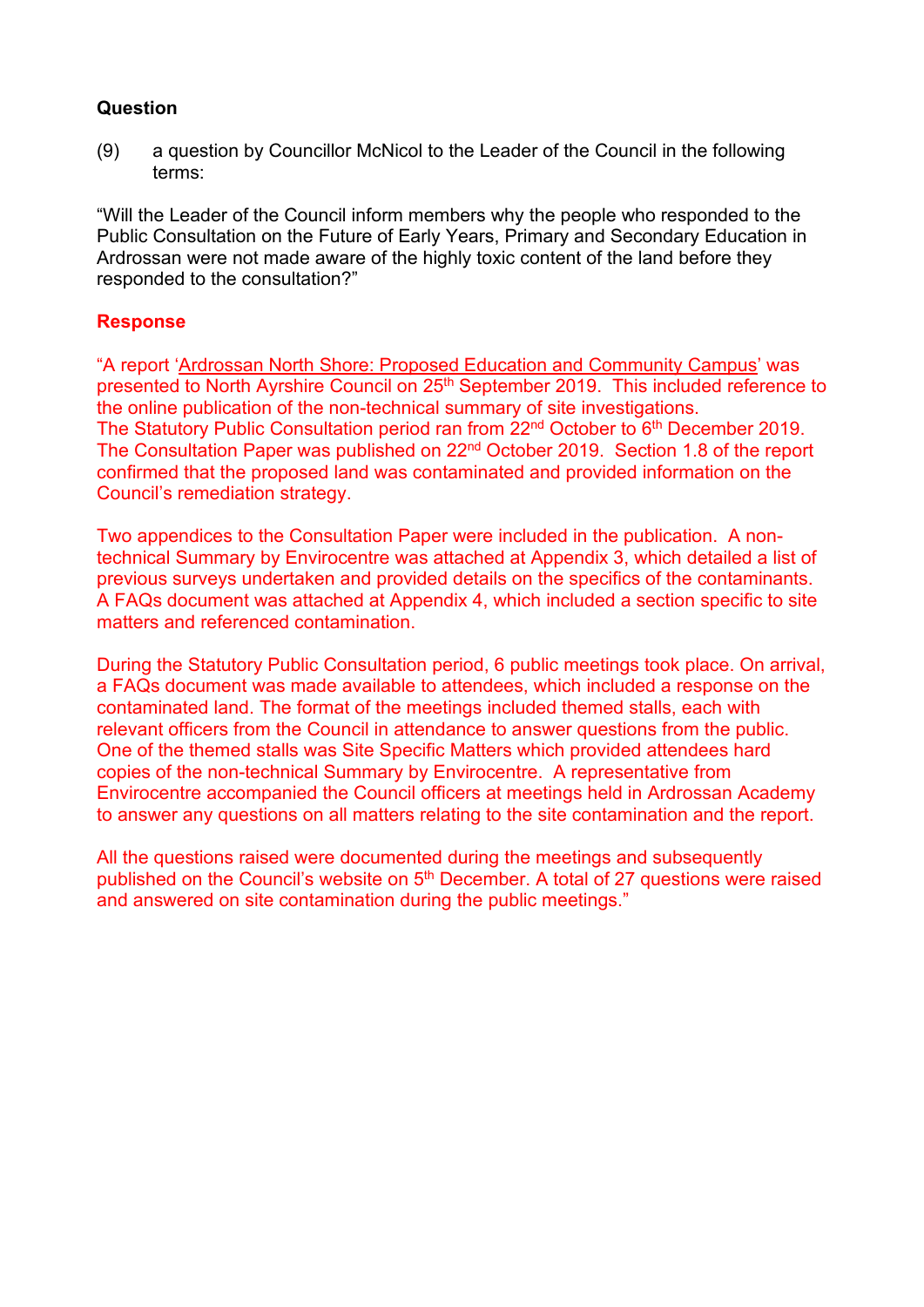(10) a question by Councillor Gurney to the Cabinet Member for Green New Deal and Sustainability in the following terms:

"Last week saw the introduction of facial recognition systems in our schools to allow children to access school dinners.

These systems use technology that does not simply match "pictures" of the user. Instead aspects of each user's features are captured and recorded. It is these aspects, which in general stay constant throughout your life, that are used to complete facial recognition.

In other words the data captured in our schools today can be used to identify our children for the rest of their lives.

Following the introduction of facial recognition system for children to access school dinners and the privacy issues this clearly raises would be the Member please tell me

- 1. Who stores the information gathered this council or the system supplier?
- 2. Who is the designated data controller?
- 3. Is the information stored shared with any third parties?
- 4. Does the agreement permit sharing of this data in the future?
- 5. Which rights will users of the system be required to waive?
- 6. Following so many well publicised data breaches from all sectors, what steps are being taken to protect the data gathered?
- 7. In the event of a catastrophic data breach what remedies are available to users of the system?"

# **Response**

# **1. Who stores the information gathered - this council or the system supplier?**

The data is stored by the supplier, utilising a Microsoft Azure instance (a highly managed, virtual, cloud-based server ringfenced to a particular supplier) which is provided and maintained by Microsoft to the industry leading standards noted below. Utilizing Microsoft Azure enables more advanced security controls than could typically be achieved in-house and which can be deployed by the supplier in the design of their system. Such security controls include the encryption of all data to the international AES-256 standard. As part of the contract between The North Ayrshire Council and the supplier, the instance requires to be regularly updated to the latest security standards. The entire system was evaluated at point of procurement to ensure it conformed with a broad set of international and industry specific compliance standards, namely:

- ISO 27001 Information Security Management Systems Requirements
- ISO 27002 Code of practice for information security controls
- ISO 27017 Code of practice for information security controls based on ISO/IEC 27002 for cloud services
- ISO 27018 Code of practice for protection of personally identifiable information (PII) in public clouds acting as PII processors

Contd/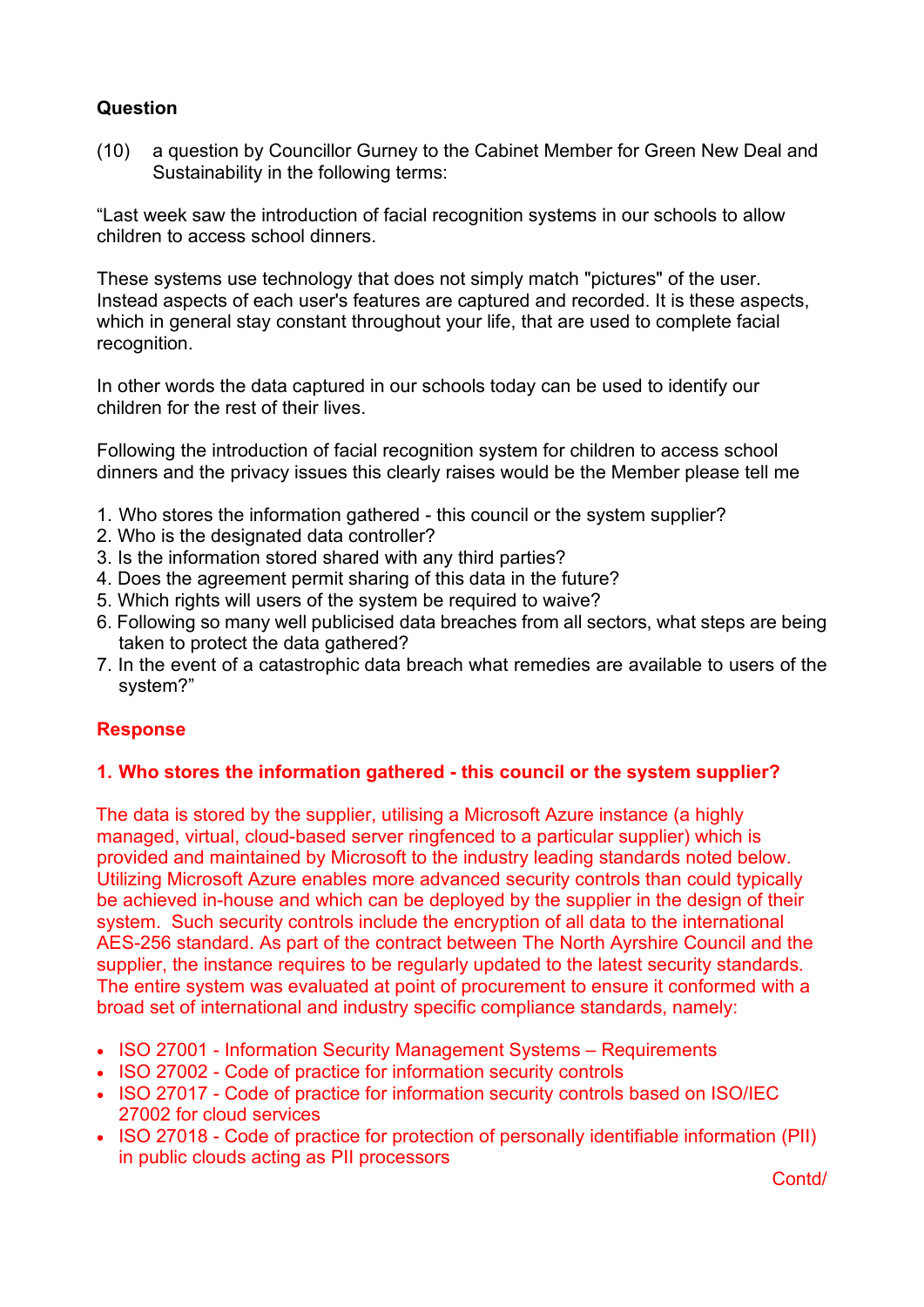- ISO 22301 Business continuity management
- UK Government Cloud Security Principles

The supplier will supply and maintain the system on behalf of The North Ayrshire Council. The supplier is required to adhere to GDPR and relevant Data Protection legislation and has signed the appropriate Data Sharing Agreement.

#### **2. Who is the designated data controller?**

The Council is the designated data controller. A controller to processor Data Sharing Agreement has been signed in accordance with the relevant Data Protection legislation.

## **3. Is the information stored shared with any third parties?**

Please see answer to Question 1 above.

# **4. Does the agreement permit sharing of this data in the future?**

No. The data sharing agreement in place specifically prohibits any further sharing or relocation of the data.

## **5. Which rights will users of the system be required to waive?**

User rights will remain intact. There is no element of automated decision making or profiling involved and system parameters naturally preclude data portability. If parents/pupils wish to use the facial recognition system, they need to provide the Council with consent to do so. If they do not consent, no facial recognition data is collected. In the event that an individual consents to the collection of their data and participates in the facial recognition system but decides against it at a later date, they should contact their school in which event the information held will be deleted in accordance with the data subject's right to erasure. Once a young person leaves school, the information will immediately be deleted. Where no consent is given, a PIN is issued so that the young person has an alternative method of paying for their meal. Parents and pupils were provided with a leaflet which gave information about the system and details of what data is collected for the use of facial recognition technology.

## **6. Following so many well publicised data breaches from all sectors, what steps are being taken to protect the data gathered?**

The tender process, as a mandatory requirement, sought supplier undertakings to ensure that the server is regularly updated with the latest security software and conforms with a broad set of international and industry specific compliance standards (as noted above).

Contd/